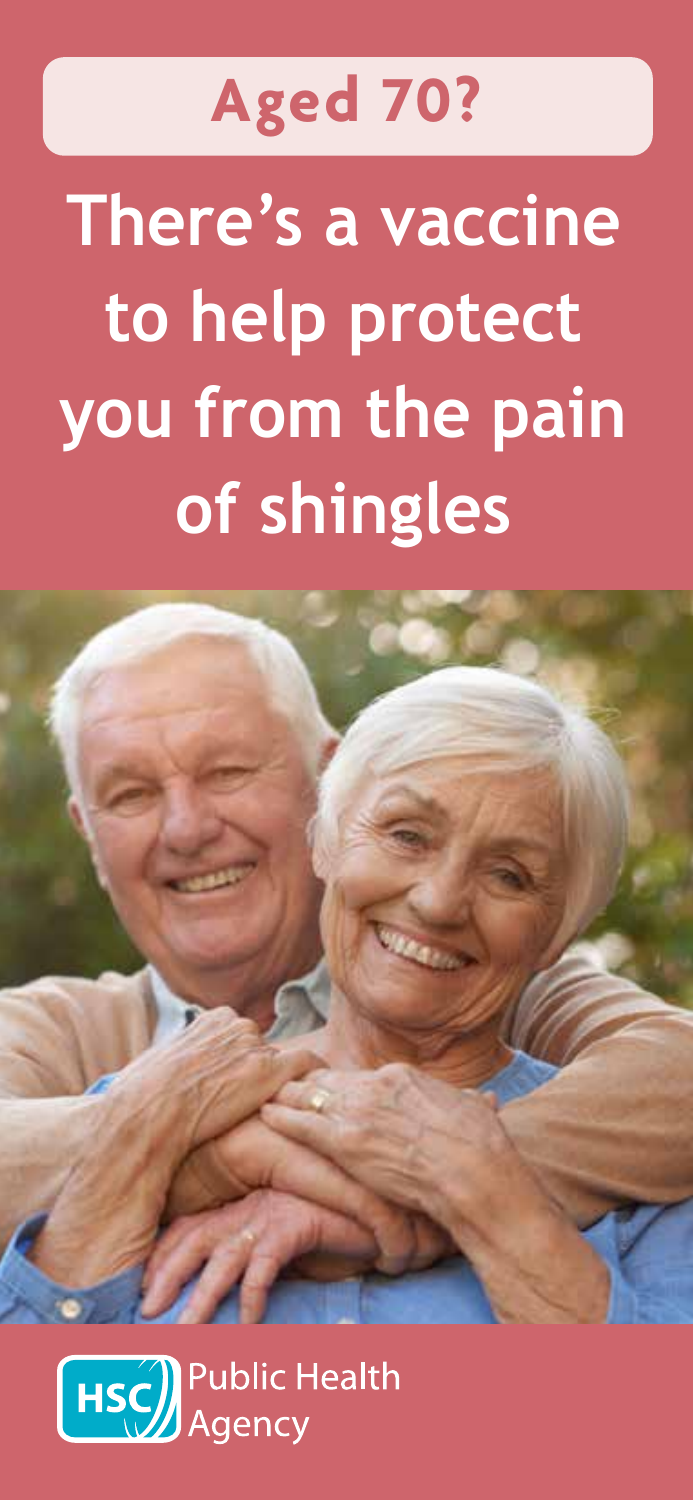**This leaflet describes shingles, the benefits of the vaccination and who is eligible for the vaccine.**

There is a vaccine that helps reduce your risk of developing shingles and reduces the severity of symptoms if you have the disease.

Shingles is caused by the same virus as chickenpox.

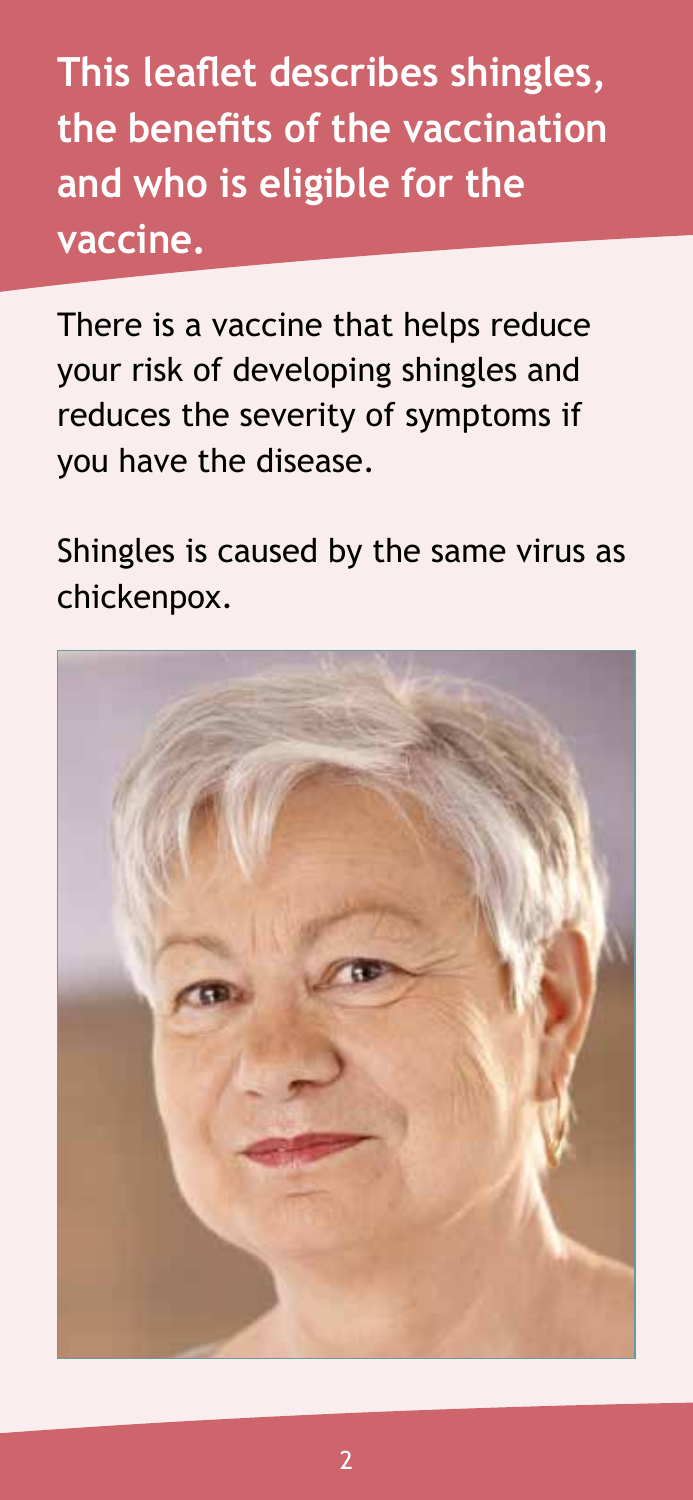Shingles isn't like other infectious diseases because you don't catch it from someone else. Most of us had chickenpox when we were young, although some of us will not be aware that we've had it. If you did have it, then the virus that caused it can stay in your body for the rest of your life without you knowing it is there. If the virus reactivates it causes a disease called shingles.

Shingles can be very painful and tends to affect people more commonly as they get older. **And the older you are, the worse it can be.** For some, the pain caused by shingles can last for many years. Shingles can really affect your life, stopping you from doing all the things you usually enjoy.

**Your GP will invite you for shingles vaccination in the year you turn 70. You remain eligible for the vaccine up to your 80th birthday.**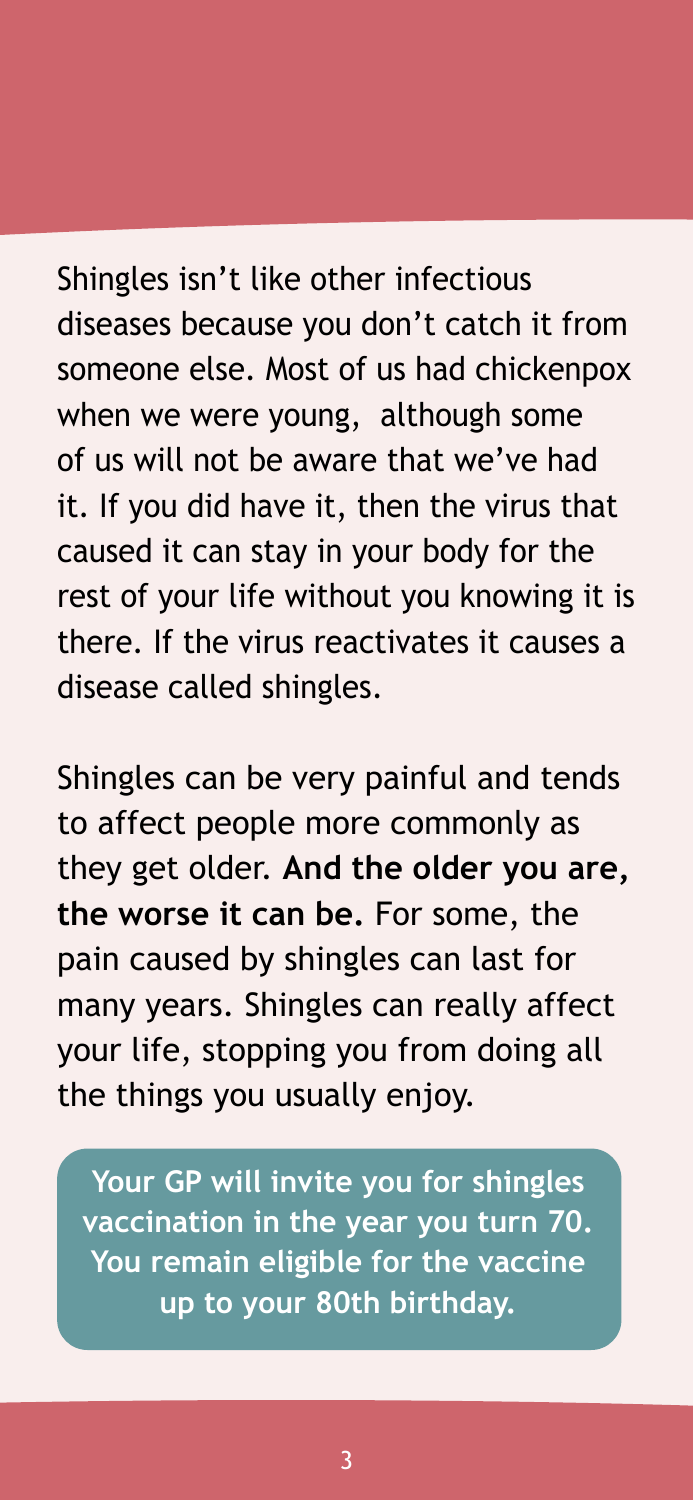## **What is shingles?**

Shingles (also known as herpes zoster) is caused by the reactivation of an infection of a nerve and the area of skin that it serves, resulting in clusters of painful, itchy, fluid-filled blisters. These blisters can burst and turn into sores that eventually crust over and heal. These blisters usually affect an area on one side of the body, most commonly the chest but sometimes also the head, face and eye.

# **How long does it last and how serious can it be?**

The rash usually appears a few days after the initial pain and tingling and lasts for about a week. The older you are, the more likely you are to have long-lasting pain. Sometimes shingles develops in the eye and may also affect the eyelid. This can cause severe pain and lead to decreased vision or even permanent blindness in that eye. Most people recover fully, but for some, the pain goes on for several months or even years – this is called post-herpetic neuralgia (PHN).

This is a particularly unpleasant condition with severe burning, throbbing or stabbing nerve pain. The vaccine reduces the risk of developing shingles and PHN. Even if you still have shingles, the symptoms are likely to be less severe.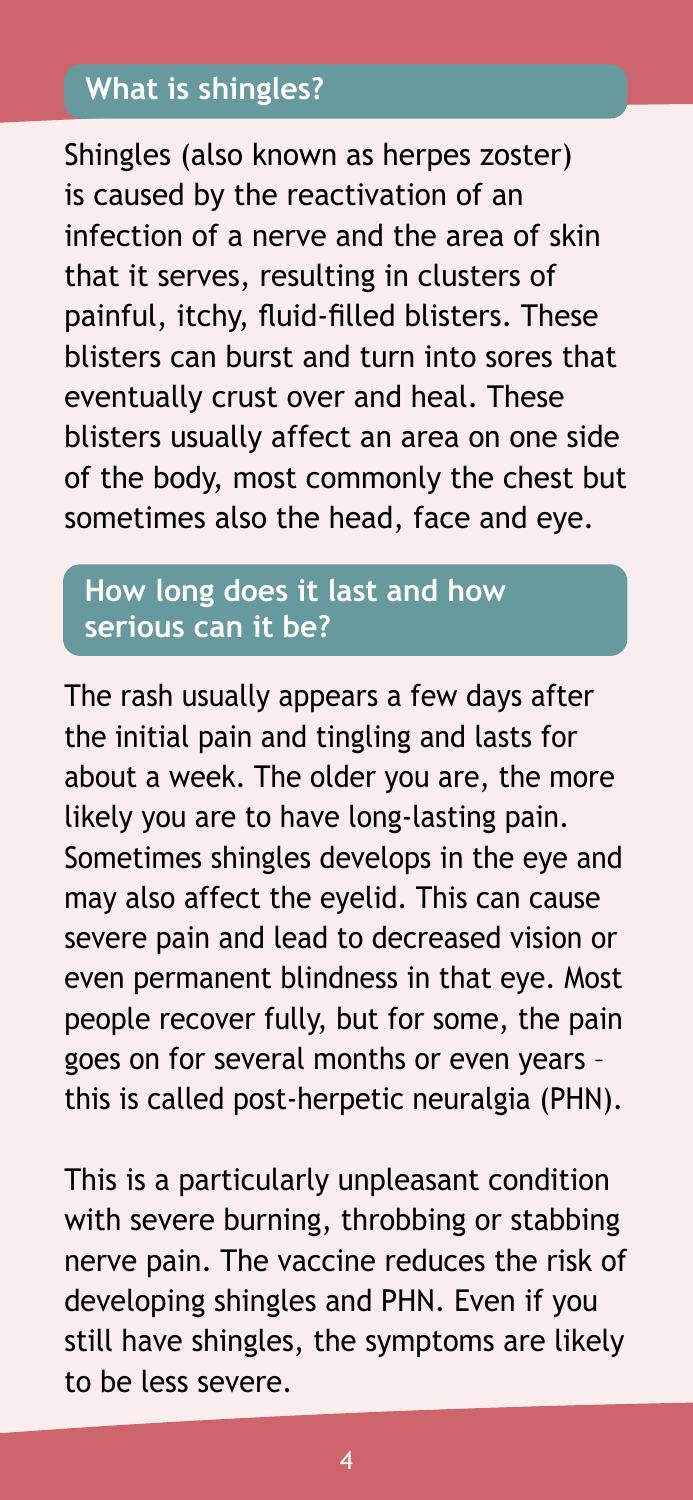# **What causes shingles?**

Shingles is caused by the same virus that causes chickenpox – the varicella zoster virus. When you recover from chickenpox most of the virus is destroyed but some survives and lies inactive in the nervous system. It can then reactivate later in life when your immune system is weakened by increasing age, stress or conditions/treatments that reduce your immunity.

# **How do you catch shingles?**

You don't catch shingles. Chickenpox virus caught earlier in your life reactivates later to cause shingles. You can't catch shingles from someone who has chickenpox. However, if you have shingles blisters, the virus in the fluid can infect someone who has not had chickenpox and they may develop chickenpox.

## **How common is shingles?**

About one in five people who have had chickenpox develop shingles. Every year in Northern Ireland, around 1,000 people in their seventies will have shingles. Of these, about 200 go on to develop PHN.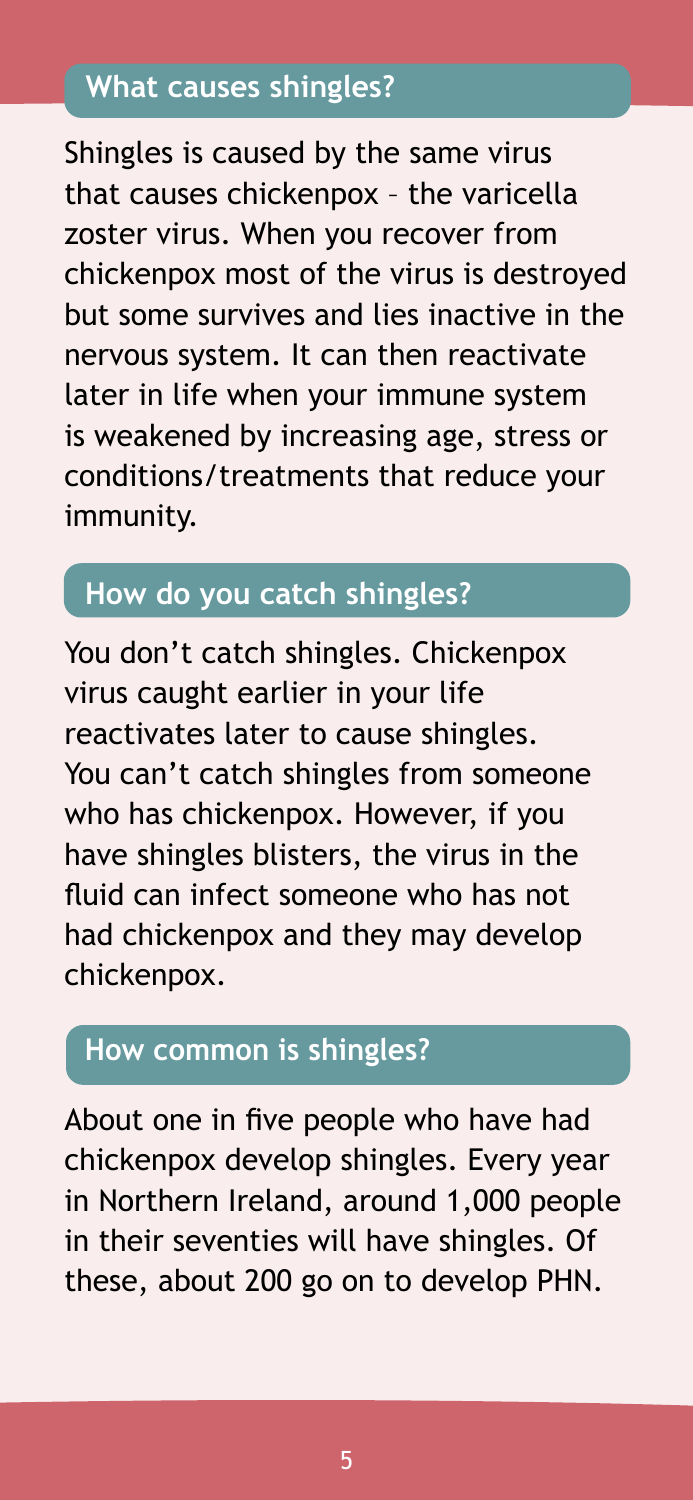#### **What vaccines are used?**

All adults aged 70 to 80 will be offered the Zostavax vaccine, unless there is a medical reason not to have this vaccine. For those who have a weakened immune system, for example, an alternative vaccine, Shingrix®, is available. See more on page 9.

#### **How effective is the vaccination?**

By having the vaccination you will significantly reduce your chance of developing shingles. In fact, in the first three years since the Zostavax vaccine was introduced, there have been approximately 35% fewer consultations for shingles and 50% fewer consultations for PHN. If you do go on to have shingles, the symptoms are likely to be milder and the illness shorter, than if you had not had the vaccination.

# **Where is the vaccination given and will I need one every year?**

Like most vaccinations, the vaccine will be given in your upper arm. Unlike the flu jab, you do not need to be re-vaccinated every year.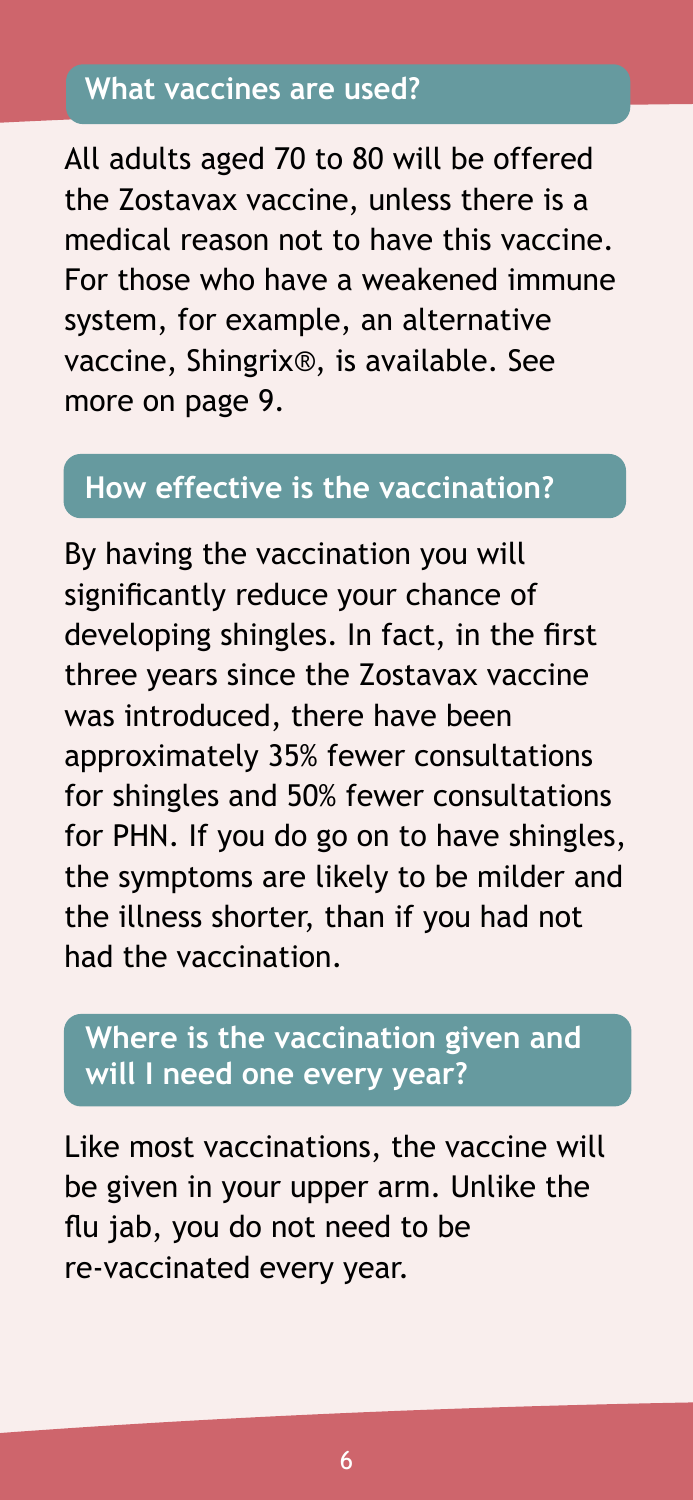# **Will there be any side effects?**

Side effects are usually quite mild and don't last very long. The most common side effects, which occur in at least one in every ten people, are headache, and redness, pain, swelling, itching, warmth, and bruising at the site of the injection. If the side effects persist for more than a few days you should discuss this with your GP or practice nurse.

# **How safe are the vaccines?**

Like all licensed vaccines, the shingles vaccines have been thoroughly tested and meets UK and European safety and licensing requirements. The Zostavax vaccine has been used extensively in several countries including the United States of America and Canada.

In the first four years of the shingles vaccination programme more than 2.3 million people were vaccinated in England.



7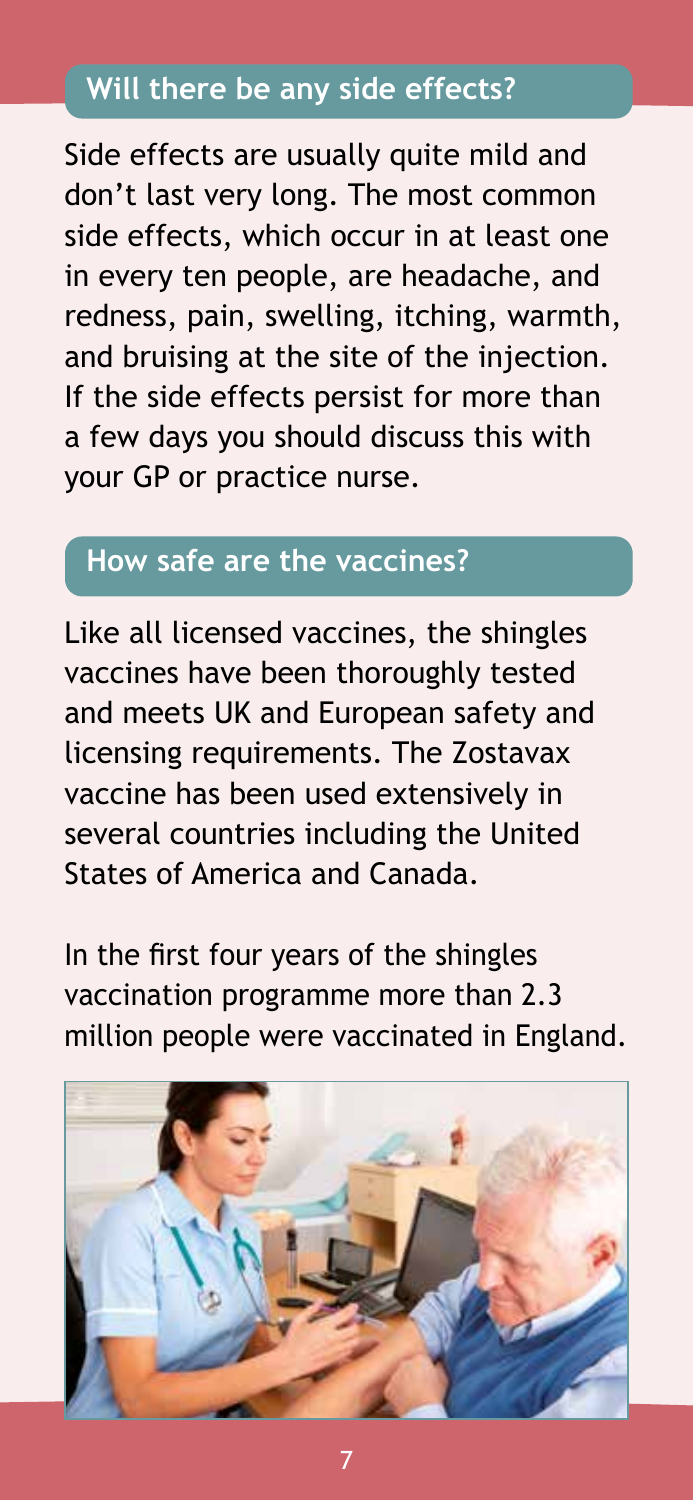# **Who will get the vaccine?**

From 1 September 2021, you will become eligible for the vaccine once you've had your 70th birthday, and you remain eligible until your 80th birthday.

**What about people who aren't aged between 70 and 80, will they be getting it?**

People under 70 years of age are at lower risk of shingles but will become eligible for the vaccine when they turn 70.

People aged 80 years and over are not eligible for the shingles vaccination because the vaccine becomes less effective as people get older. If you are worried about shingles, speak to your GP.

#### **Do I need to do anything to get the vaccination?**

If you're turning 70, your GP will invite you for vaccination, so you just need to take up the invitation. If you are already over 70 and haven't yet been vaccinated, contact your GP practice to make an appointment to have your vaccination. You remain eligible until your 80th birthday.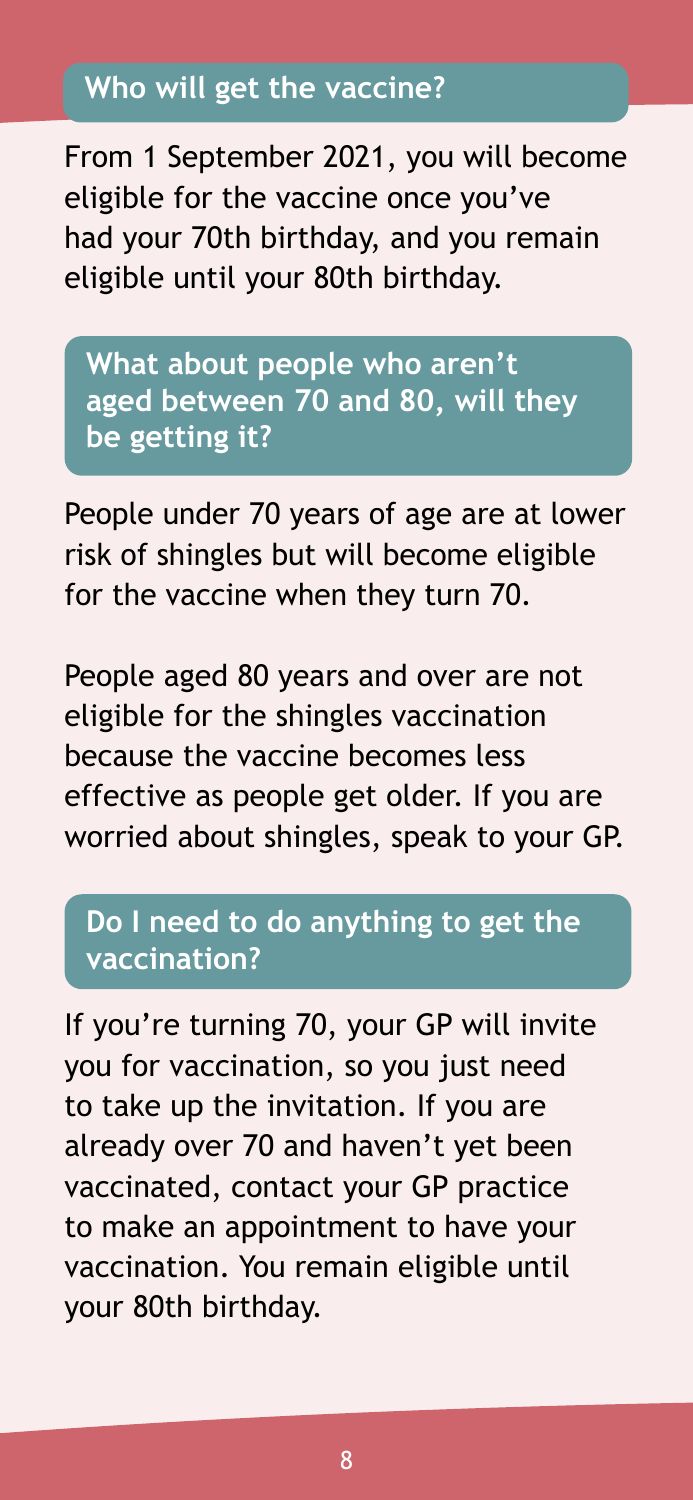## **Are there people who shouldn't have the vaccination?**

Previously, people with a weakened immune system (for example, due to cancer treatment) couldn't have a shingles vaccine. However, there is now an alternative vaccine, called Shingrix®, available for these individuals aged 70 to 80. Your GP will invite you to get this vaccine if you are eligible. For further information on this alternative vaccine see medicines.org.uk/emc/ product/12054/pil

# **Can the vaccine give me shingles?**

Most people do not get a rash from the vaccine but in the rare event that you do, please seek advice from your GP practice.

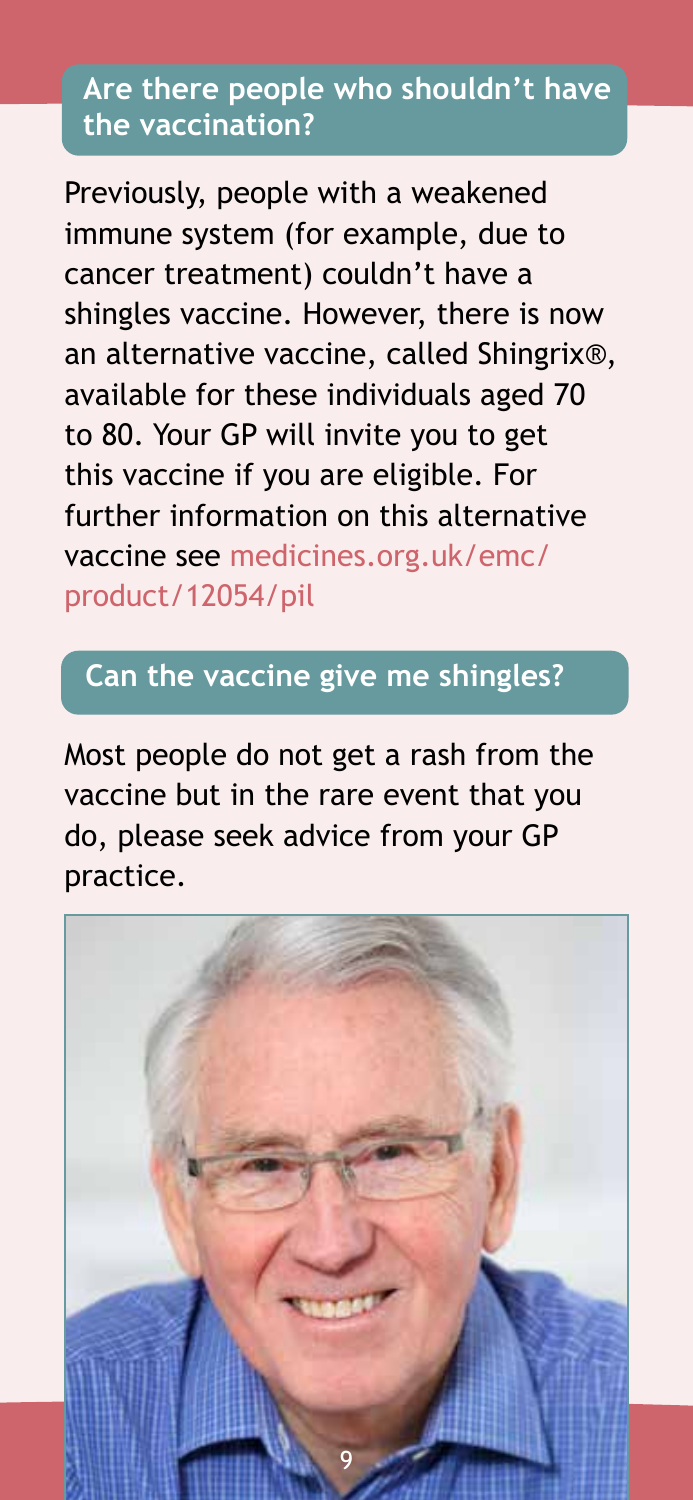# **What if I miss my vaccination? Can I have it later?**

If you missed the shingles vaccine, you can still have it up to your 80th birthday. If you think you are eligible and have not yet received a vaccination, please contact your GP practice to make an appointment. It's important that you do not leave it too late to have the vaccination.

# **Further information**

Speak to your GP or practice nurse, or go to https://www.nidirect.gov.uk/ conditions/shingles for more information.

For more information about the shingles vaccines used routinely (Zostavax®) visit medicines.org.uk/emc/product/6101/pil

For more information about the alternative vaccine (Shingrix®) visit medicines.org.uk/emc/product/12054/pil

**Remember, if you are between 70 and 80 and have not been vaccinated against shingles, you remain eligible until your 80th birthday.**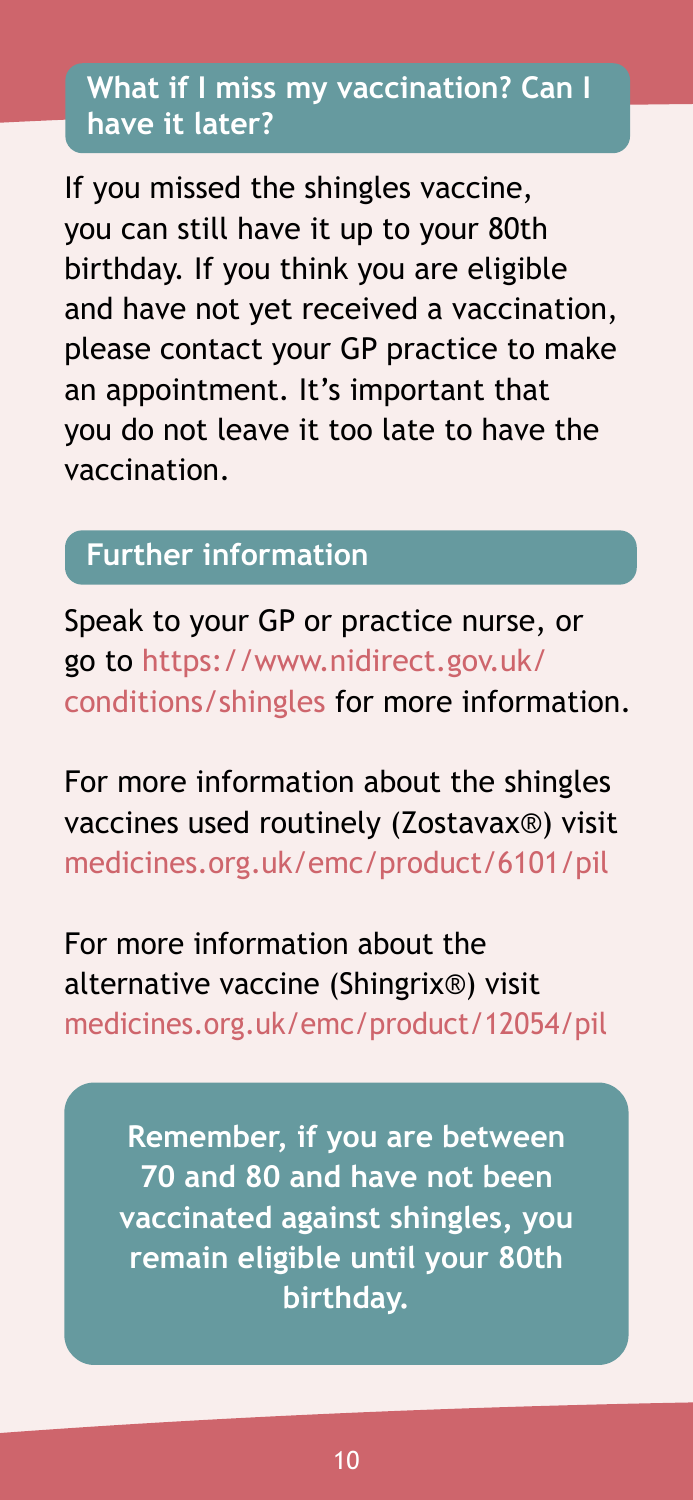# **Shingles**

- is a common disease that can cause long-lasting, severe pain;
- has been known to cause permanent disability;
- occurs more frequently in those over 70 who are also more likely to have worse symptoms.

# **The vaccine**

- significantly reduces the number of cases;
- will reduce the severity of symptoms in vaccinated people if they develop the disease;
- cannot cause shingles in healthy people.

Having your routine shingles vaccination is a good way of looking after your health so that you can get on with enjoying life without the pain of shingles.